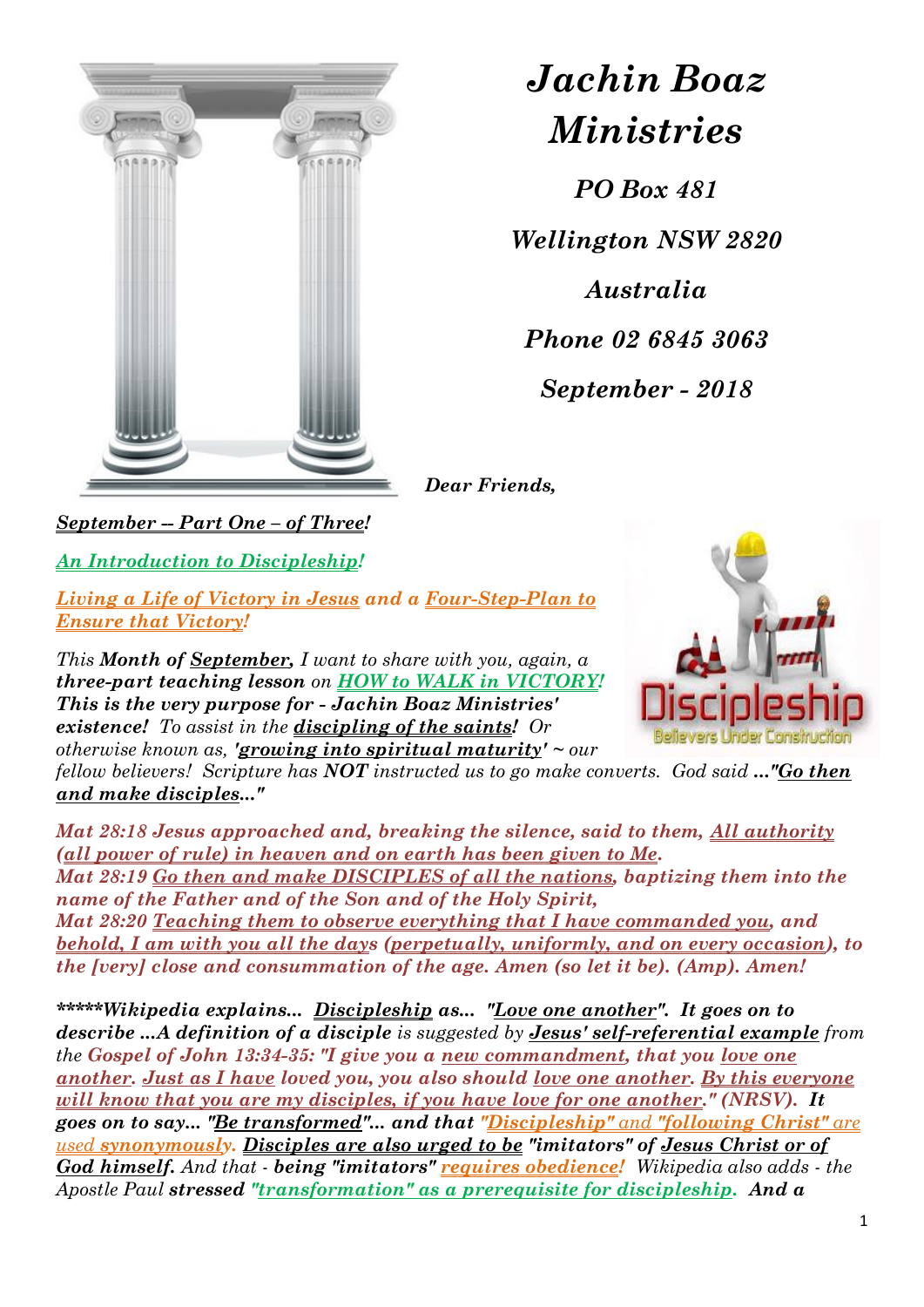*disciple must seek a [fundamental shift](https://en.wikipedia.org/wiki/Metanoia_%28theology%29#Metanoia_today) toward the ethics of Jesus Christ in every way, including complete devotion to God.* And the definition concluded that... the process *of becoming a disciple is called the Imitation of Christ! \*\*\*\*\**

*So you can see – DISCIPLESHIP – the instruction to "go and make disciples"... was the JOB (COMMAND)... ALLOCATED to the EXISTING disciples - to go and REPRODUCE themselves...so to speak (Who should look and talk like CHRIST, anyway); they were to - SO IMITATE Him!*

*A Disciple was COMMANDED to TEACH (disciple) their NEW brothers and sisters to - GO and DO LIKEWISE; Because, Jesus EXPECTED them to ALL LOOK just LIKE Him, anyway! He had just spent THREE YEARS teaching them Himself; and NOW He is AIDING their continuing journey, with His precious Holy Spirit GUIDE – (into ALL TRUTH) - by their side – PERPETUALLY! TAKE particular NOTE of that WORD - PERPETUALLY! That is PROOF that He NEVER LEAVES nor FORSAKES – EVER! (Go revisit Matthew 28:20 above).*



*If this be so – "discipleship" should be the SIMPLE process of SHARING what you KNOW - with your spiritual siblings, in such a way that - a spirit of LOVE and Spiritual INTIMACY, is the 'FOREVER BOND' that UNITES the fellowship shared... with the EVIDENCE of Holy Spirit POWER and Anointing; (VICTORY - SEEN; HEARD; and EXPERIENCED)... that it so prepares him, (the new brother/sister) to become, another - LIVING extension of Christ... His BRIDE! Are you getting the picture?*

*Saving souls is NOT our job. That is the job of the Holy Spirit! So – this is a good "MIND YOUR OWN BUSINESS" lesson, right here. (We need ONLY to be found DOING what it is, that WE have been instructed to DO ~ and LEAVE God DO what He DOES BEST!) Once God has DRAWN a soul to Himself, (John 6:44) and the Holy Spirit has ministered LOVE, and JOY, and PEACE, and the REDEMPTION plan, to that person; aided via the assistance of the disciple 'ascribed the task'... then it is the disciple's job, collectively, to... AID the DISCIPLESHIP journey, of that NEW convert.* 

*We should be so INTIMATELY woven together with the Holy Spirit, that we should LOOK and TALK like Jesus! If we DO – our fellowship with our brothers and sisters should very quickly, see them also – beginning to LOOK and TALK like Jesus! That... my friend... is TRUE 'DISCIPLESHIP'!*

*But since there appears to have been a serious VOID, of SOUND TEACHING in this area, amongst the churches I have frequented, over almost 70 years now; namely - KNOWING HOW to LIVE a VICTORIOUS LIFE in Christ Jesus; and KNOWING how to navigate the "web of deception," by the enemy, in this increasingly difficult world; the Lord and I have shared some very intense days of reflection, of OUR OWN journey together; and it is my duty NOW, with Holy Spirit instruction, to share the DISCIPLESHIP skills with you – my brothers and sisters in Christ – that so taught me, these same - LESSONS in*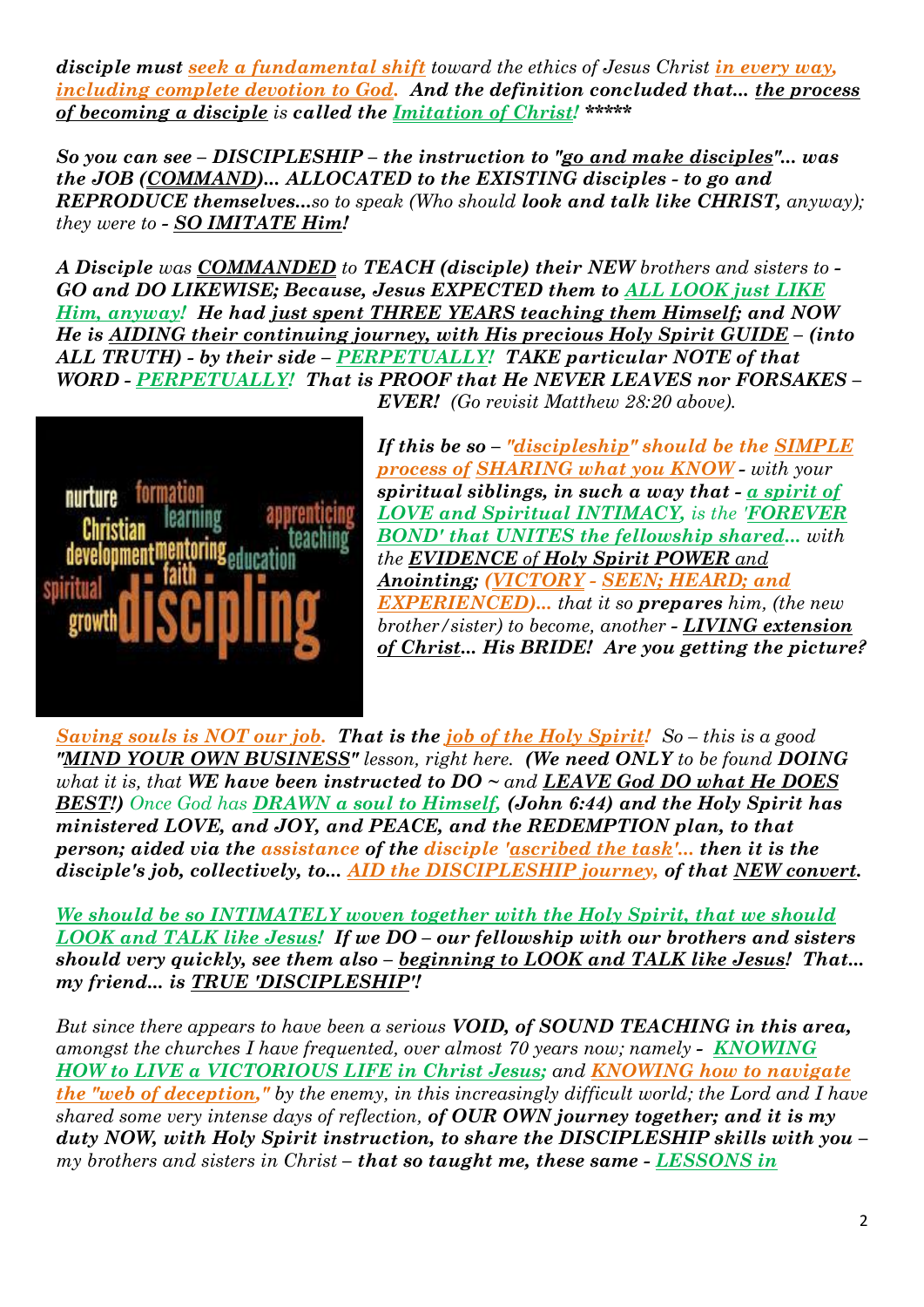*VICTORY; and equipped my JOURNEY of VICTORIOUS LIVING - throughout this past, 20 plus years.* 

*NOTE THIS – that at NO TIME throughout this entire process, have I ever said, or implied, that the enemy is NOT PERPETUALLY roaming around, looking for someone to DEVOUR (have for lunch – so to speak – see John 10:10). He IS, and he DOES – (He knocks at my door, too, on a regular basis). BUT – WE can HOLD the KEYS to VICTORY – "IF" we SO CHOOSE!* 

*Christ DIED to GIVE them to US; and we DO NOT have to WAIT for HEAVEN, to ENJOY the blessings of that GIFT!* 

*Hallelujah! AMEN! Be Blessed. I WAS – and continue to BE. Thank You Jesus!*

*Following is a SIMPLE, Four-Step-Plan, which will Ensure Victory in Your Life! And Part's 2 and 3, of WHAT YOU HAVE to DO ... and ...HOW to KNOW - will FOLLOW under separate cover! The Lord would WANT for you to KNOW ALL of what it is, YOU are required to KNOW, and to DO... hence this MONTH'S letter ... comes to YOU as PART ONE, of THREE PARTS; October and November, will follow! This is Part 1... Enjoy!*



## *FOUR STEPS that ENSURE VICTORY!*

*1. Make the decision: I WILL NOT BE DEFEATED; I WILL RECEIVE FROM GOD. (1John 5:4)*

*1John 5:4 For whatever is born of God is victorious over the world; and this is the victory that conquers the world, even our faith.* 

*1John 5:5 Who is it that is victorious over [that conquers] the world but he who believes that Jesus is the Son of God [who adheres to, trusts in, and relies on that fact]?*

*2. Resist Satan: REFUSE TO ENTERTAIN HIS THOUGHTS. (2Corinthians 10:3-5; James 4:7)*

*2Corinthians 10:3 For though we walk (live) in the flesh; we are not carrying on our warfare according to the flesh and using mere human weapons.* 

*2Coorinthians 10:4 For the weapons of our warfare are not physical [weapons of flesh and blood], but they are mighty before God for the overthrow and destruction of strongholds,* 

*2Corinthians 10:5 [Inasmuch as we] refute arguments and theories and reasonings and every proud and lofty thing that sets itself up against the [true] knowledge of God; and we lead every thought and purpose away captive into the obedience of Christ (the Messiah, the Anointed One)...*

*And...*